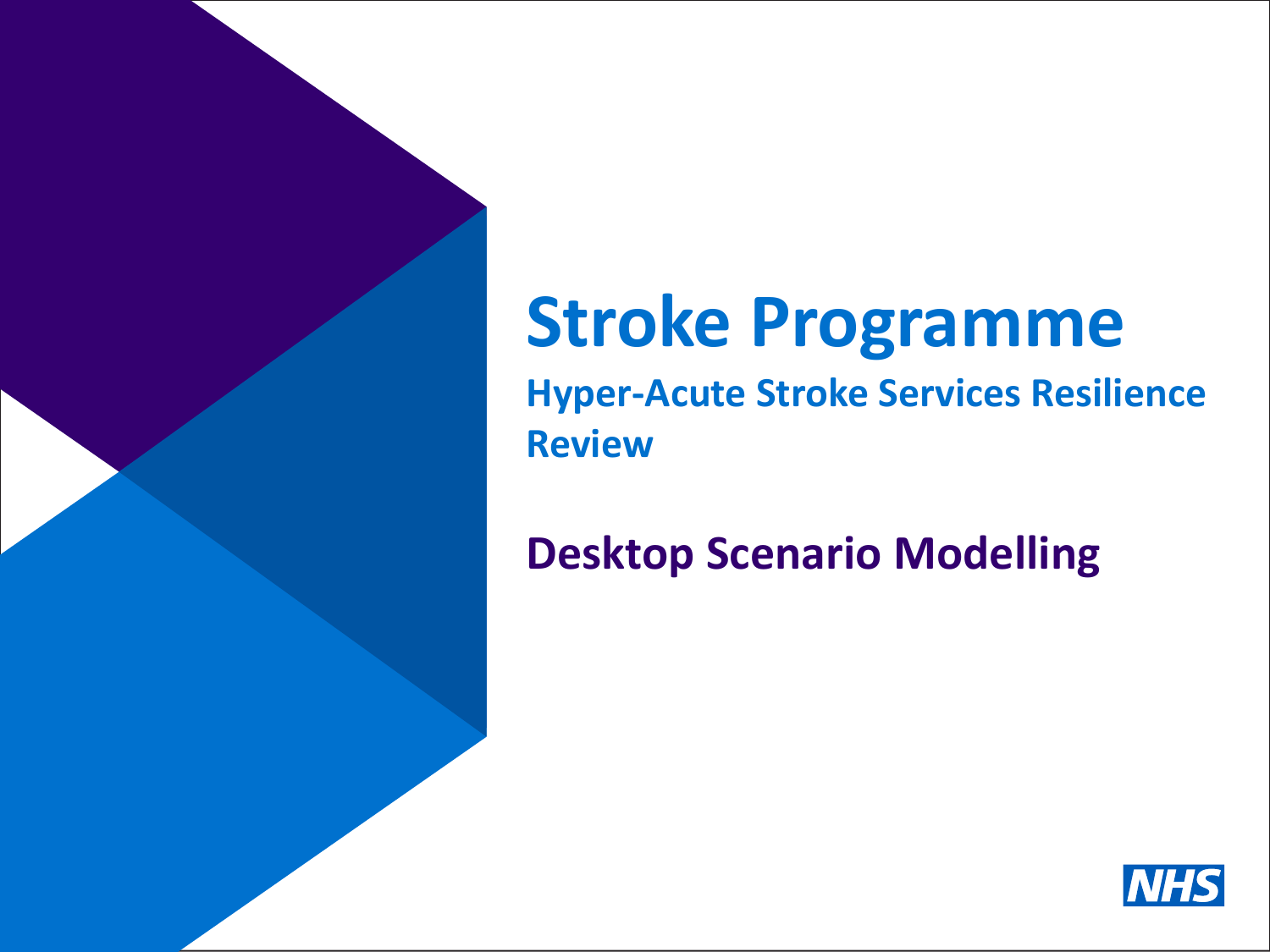## **Background and Context**

**Resilience:** *"The ability to provide high quality and sustainable hyper-acute stroke services to patients"*

**Progress:**

- Review commenced end of September 2015
- Current State Assessment completed and recommendations shared with HF Board in March
- Progressing onto the next stage of the review 'Options Development'

#### **The current state assessment involved two steps:**

- 1. Developing a baseline of hyper-acute stroke service provision and taking a snapshot of the current quality and performance of these services to identify gaps in service resilience;
- 2. Testing elements of the sub-regional system to ensure that it is resilient for the future through a desktop scenario modelling exercise.